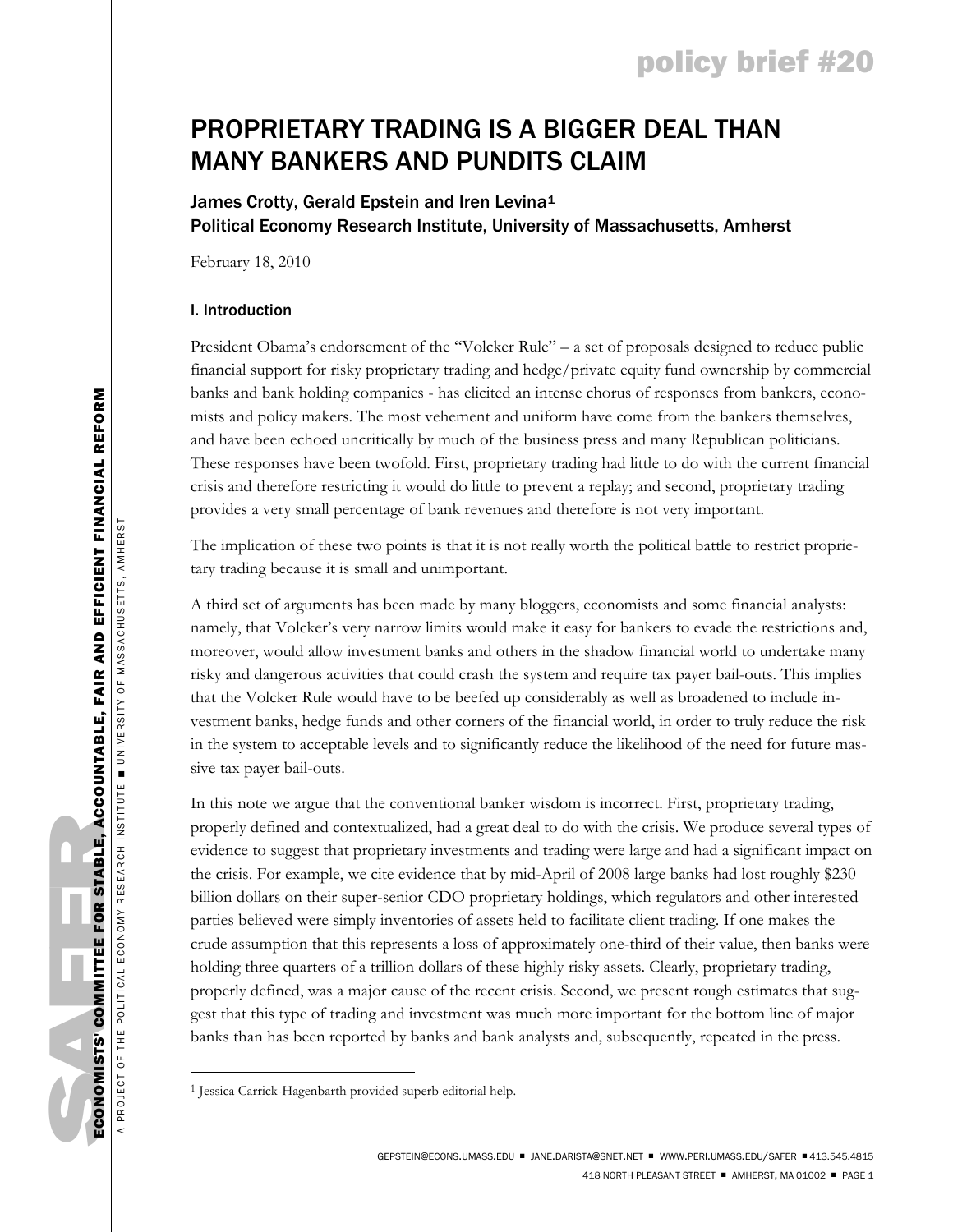At the same time, the critics are certainly correct that to be truly helpful the Volcker rule has to be significantly strengthened and broadened, specifically to large investment banks and the shadow banking system.

## II. What Should We Mean By "Proprietary Trading"?

The objective of the "Volcker Rule" is to greatly restrict the ability of financial institutions to engage in highly risky activities that may de-stabilize these institutions, the financial system, and ultimately the overall economy with tax payer guaranteed funds and at the risk of large tax-payer bailouts. The "rule" is intended to eliminate private equity and hedge fund type risk taking/speculation/gambling that put at risk institutions that have explicit or implicit tax payer guarantees. As stated, the rule would attempt to do this by eliminating these institutions' ownership of private equity and hedge funds thereby ending their "proprietary trading." In this context, there is much confusion about how to best define "proprietary trading."

Clarification can be found in recognizing that, given the objectives of the "rule," the term "proprietary trading" is itself a misnomer. *The danger to the financial institution is not trading, per se, but proprietary position taking and proprietary investments.* Of course, these institutions may contribute to overall financial instability and risks through the manner by which they conduct "trading" for clients and for themselves (see further discussion below), but it is the investments and position taking that create the dangers and risks to the institutions themselves. When these positions or investments drop in value and/or can no longer be funded because liquidity has dried up, these often highly illiquid investments/positions can rapidly lose value and place the institution at risk. If the bank is very large or highly interconnected, then this dynamic places the overall economy at risk and this "too big to fail" institution then confronts the government with bail-out imperatives. As we describe in the next section, this is precisely what occurred in this crisis.

Part of the current confusion is also created by the enormously murky nature of the data on proprietary trading and investments as well as the incomes that are generated by these activities. "Trading revenue" is defined in most of the data sources as comprised of three components: 1) trading on *own account*; 2) trading *for clients*; and 3) *making markets*. In fact, all of these components are highly interrelated and all will involve, directly or indirectly, some trading, investments and position taking for the banks' own accounts. But the data reporting requirements are so lax, that it is impossible for the public, and probably the regulators themselves, to understand the nature and size of these activities. For example, as we discuss below, many proprietary investments are "hidden" in banks' trading books, disguised as "trading" for clients.

An absolutely crucial first step to reduce these risks for tax payers and the economy as a whole is this: there must be a revolution in information and accounting transparency. In particular, there must be major changes in accounting standards and greater empowerment of regulators to guarantee real time access to financial institutions' books in order to better understand the quantity and quality of financial institutions' proprietary investments and positions.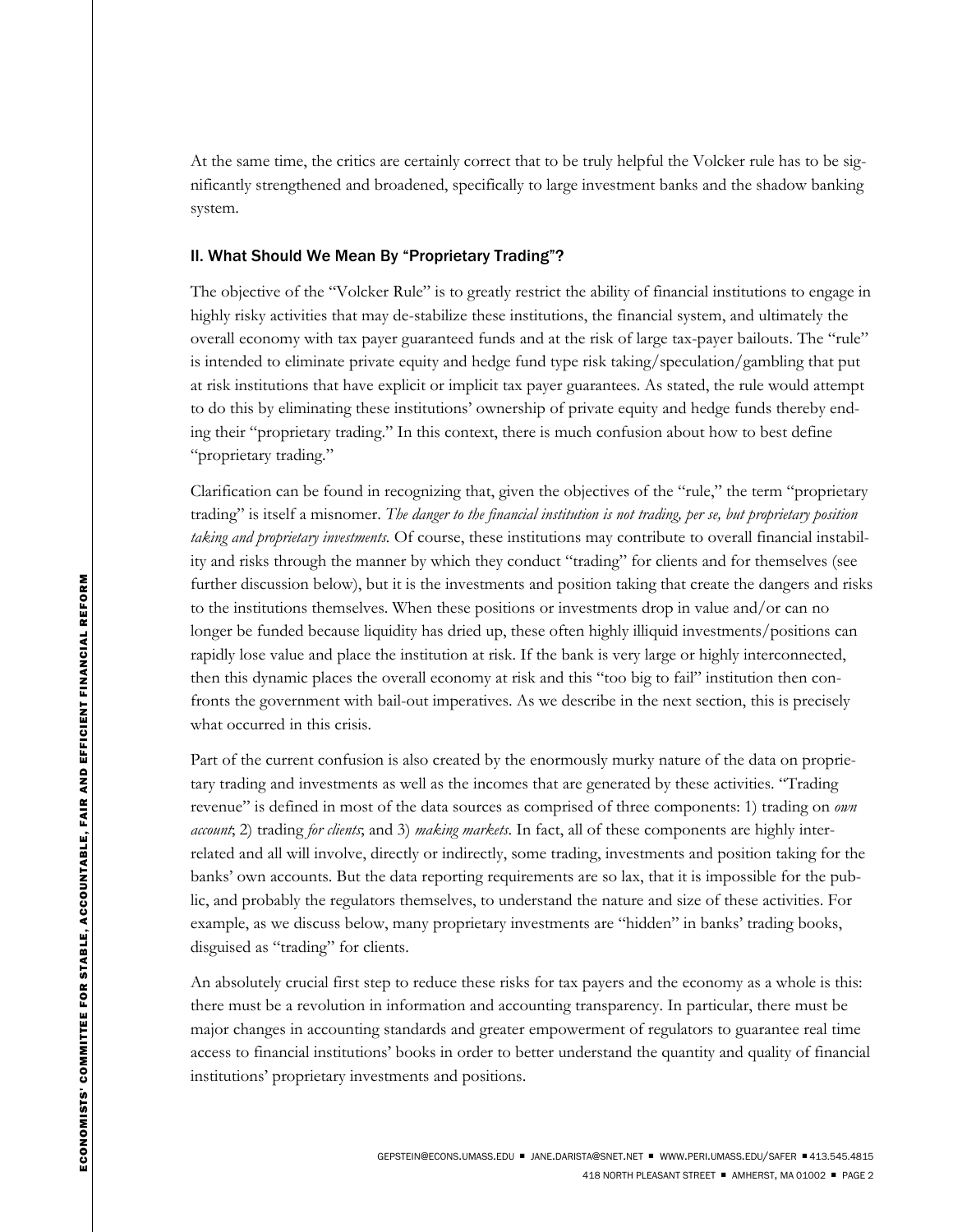#### III. Proprietary Investment and Trading Helped Crash the System

Risky proprietary investments by investment banks, along with trading for clients whose decisions were influenced by these banks, were among the main forces that sustained upward pressure on security prices in the bubble. Indeed, by running large trading books, banks had inside information on client trading patterns and could use that information to front-run, and therefore help sustain, market trends. Moreover, banks borrowed large sums of short-term funds, mostly in the form of repos, to leverage their own trading and to loan to hedge funds and other clients whose trades were executed by the banks. Rising leverage to sustain such trading helped create systemic risk.

More importantly, as market makers, banks maintain large inventories of the securities ostensibly to facilitate trading, but these inventories in fact include substantial quantities of proprietary investments hidden within market-maker inventories**.** *By 2008, bank trading books held hundreds of billions of disguised proprietary investments.* The piling up of risky assets on bank trading books was stimulated in part by inept regulation. Under Basle I rules, capital requirements for on-balance-sheet loans were much higher than they were for assets, provided only that banks declared that these assets were being held for trading and thus would presumably not be on the books for long. This provided a strong incentive for banks to create and warehouse the 80 percent of collateralized debt obligation (CDO) tranches rated AAA. Yet the kinds of assets banks were piling up in their trading books were longer-term, illiquid, risky assets whose price could plummet in a crisis. Gillian Tett, senior capital market analyst of the *Financial Times,* explained this phenomenon as follows:

"[While] the Basel rules require banks to hold large capital reserves against the risk of credit default in their loan book, regulators only require small buffers for assets held in the trading book if these are labeled as low-risk, according to so-called Value at Risk (VAR) models. Research by supervisors suggests that the proportion of assets held in banks' trading books has risen sharply in recent years, *often to above 50 per cent of those assets*, apparently because of the favourable regulatory treatment… In April, the FSF (Financial Stability Forum) said: 'Global banks' trading assets have grown at double digit rates in recent years, and in some cases represent the majority of a bank's assets'" (Tett 2008b, emphasis added).

In a follow-up piece, Tett showed how reckless the giant banks had become in their use of tradingbook accounting to pile up risky proprietary investment.

**"**The travails of UBS have served as a particularly painful wake-up call. UBS had quietly stockpiled tens of billions of dollars of so-called super-senior CDO tranches on its trading book, supposedly because it planned to sell these to investors (although it is unclear whether the bank expected such sales to occur.) The bank made little provision against the chance of these instruments turning sour, because the models implied a negligible risk of losses. When the price of these super-senior tranches collapsed by up to 30 per cent late last year, this created more than \$10bn ( $\text{\textsterling}5.1$ bn,  $\text{\textsterling}6.4$ bn) worth of trading book losses *for which the bank had set nothing aside*… (2008c, emphasis added)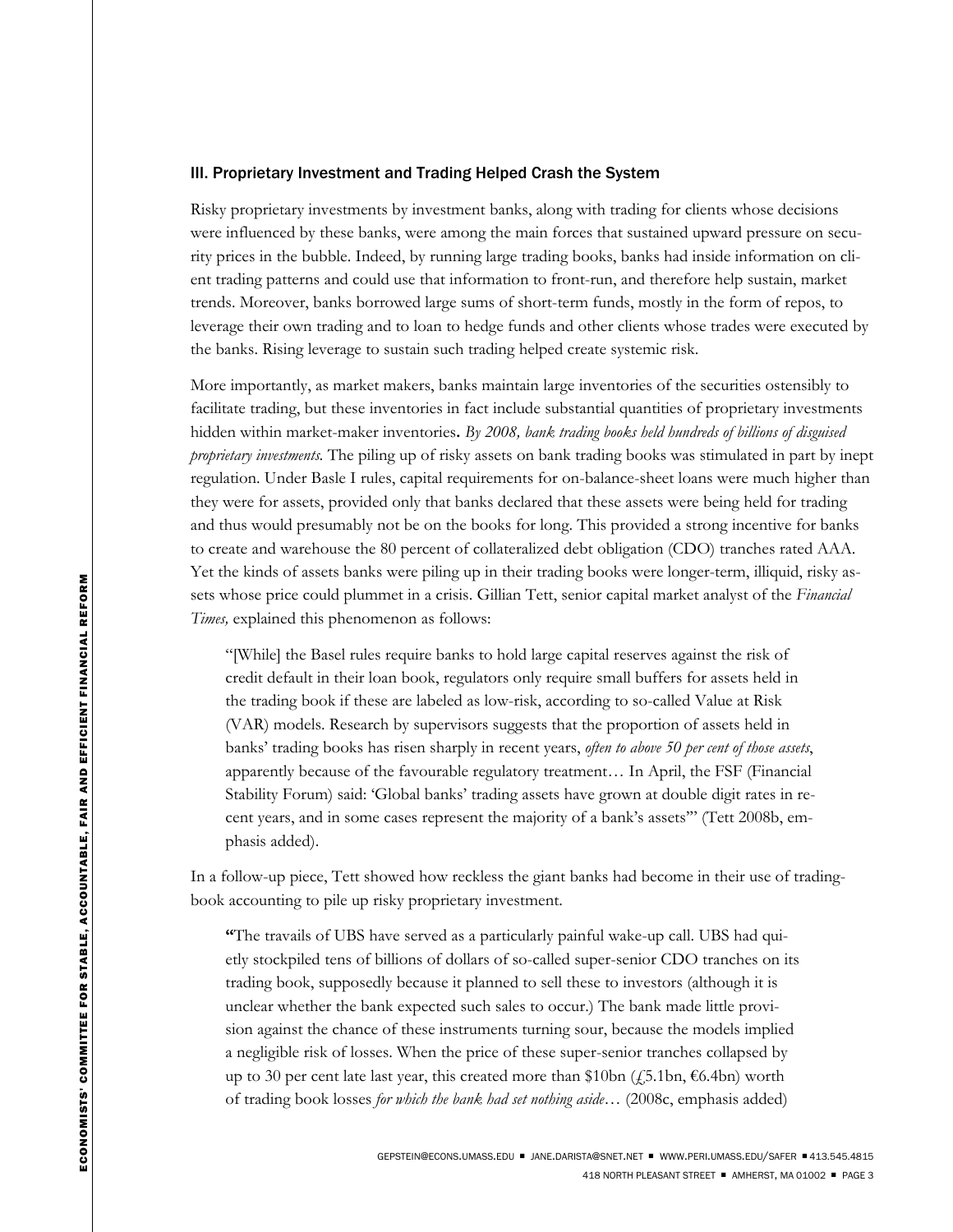By mid-April of 2008, banks had lost roughly \$230 billion dollars on their super-senior CDO proprietary holdings that regulators and other interested parties believed were simply inventories of assets held to facilitate client trading (Tett, 2008a). These losses probably were created from about three quarters of a trillion dollars worth of risky assets. Clearly, proprietary trading was a major cause of the recent crisis.

### IV. Proprietary Trading and Investment is Bigger than You Think

Despite these massive losses, within a day or two of the Volcker Rule announcement, the press was full of stories quoting data from bank analysts that proprietary trading was very small and therefore not worth worrying about.

The CFO of Goldman Sachs, David Viniar was quoted by Reuters as saying: "Goldman does have proprietary trading operations, which account for '10ish' percent of its revenues. The analysis in the *Wall Street Journal* on January 21, 2010 was typical: Proprietary trading makes up about 10% of Goldman Sachs revenue, 5% of Citi's, less than 5% of Morgan Stanley's, and less than 1% for Bank of America and J.P Morgan.[2](#page-3-0) Jason Zweig reflected the conventional wisdom when he wrote in the Wall Street Journal, "….it is small potatoes for banks."[3](#page-3-1)

One can understand why banks would want to promote this idea: first, they wanted to protect the value of their bank stocks which had been battered the day the "Volcker Rule" was announced; and second, they presumably wanted to build the case that proprietary trading is so small that it is not worth worrying about.

There is strong evidence that these widely cited numbers are much too low. In the previous section we suggested that enormous proprietary investments were hidden in trading books, and indeed, it is likely that they are scattered around in many parts of these banks' balance sheets. There are also more recent anecdotal hints, acquired by good financial journalists through interviews with bankers. For example, Andrew Ross Sorkin reports from Davos, "….as the chief executive of a global bank said to me, knocking back a shot of vodka, `The numbers you've heard about don't include all the investments we make that are related to our clients. Nobody's talking about that. That's a much bigger number'" (Feb 2, 2010).

As we indicate, it is impossible to distinguish the many client related trades in the data, nor should one try. Many client trades are made in connection with, and in order to support proprietary trades and fees. In many cases, this is a false distinction, both in principle and also in terms of assessing the data.

 $\overline{a}$ 

<span id="page-3-0"></span><sup>2</sup> [Jonathan Weisman,](http://online.wsj.com/search/search_center.html?KEYWORDS=JONATHAN+WEISMAN%2C&ARTICLESEARCHQUERY_PARSER=bylineAND) [Damian Paletta](http://online.wsj.com/search/search_center.html?KEYWORDS=DAMIAN+PALETTA&ARTICLESEARCHQUERY_PARSER=bylineAND) nnd [Robin Sidel,](http://online.wsj.com/search/search_center.html?KEYWORDS=ROBIN+SIDEL&ARTICLESEARCHQUERY_PARSER=bylineAND) "New Bank Rules Sink Stocks: Obama Proposal Would Restrict Risk-Taking by Biggest Firms as Battle Looms," *Wall Street Journal,* January 21, 2010.

http://online.wsj.com/article/SB10001424052748703699204575016983630045768.html?mod=WSJ\_newsreel\_us

<span id="page-3-1"></span><sup>3</sup> Jason Zweig, "Will New Rules Tame the Wall Street Tiger?" *Wall Street Journal,* January 23, 2010. http://online.wsj.com/article\_email/SB10001424052748703822404575019423049886674 lMyQjAxMTAwMDIwMzEyNDMyWj.html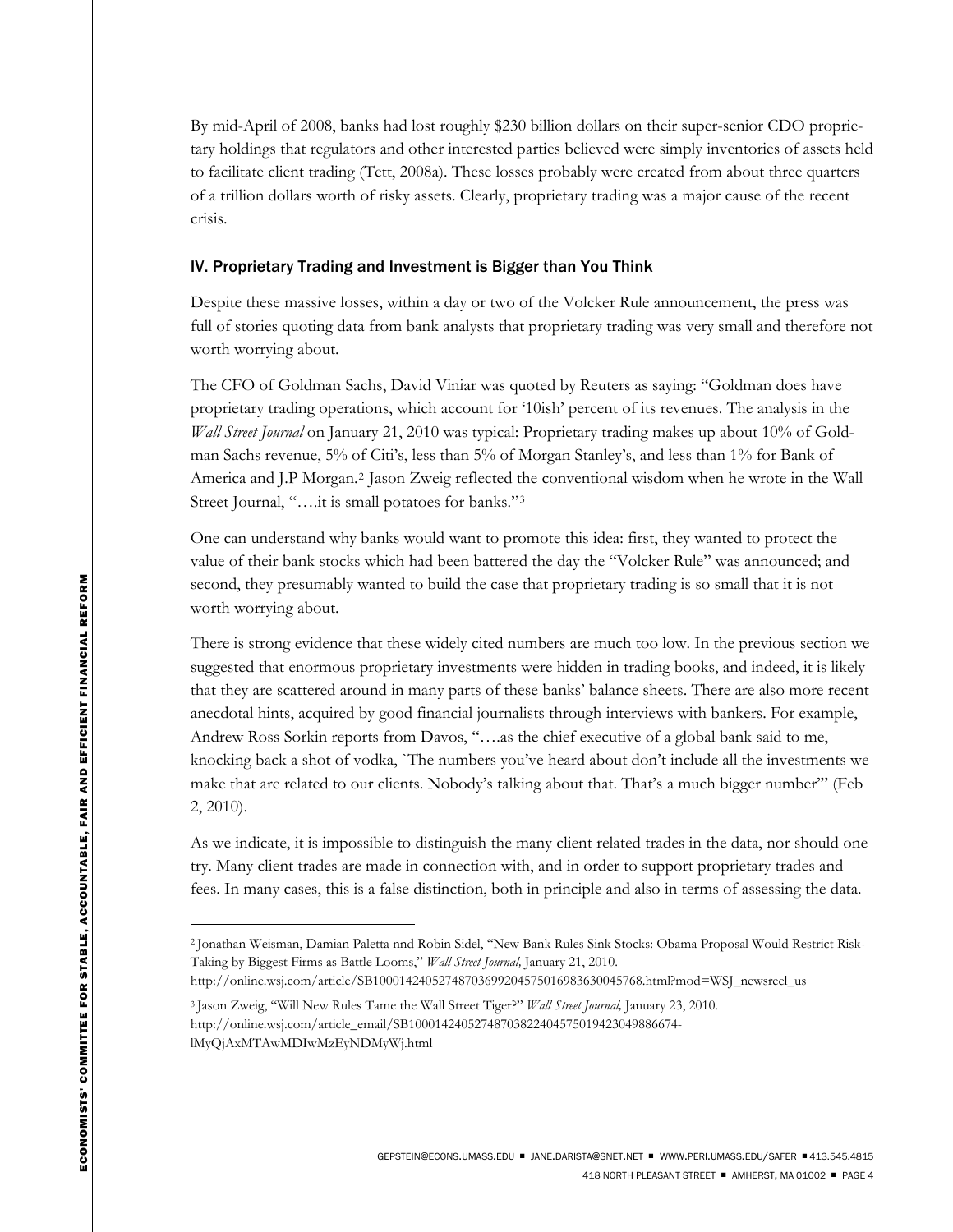#### *Trading Revenue*

As others have pointed out, publicly available data are quite murky. This makes it virtually impossible to sort out precisely how much revenue the large (former) investment banks like Goldman or commercial banks like Citi made from proprietary trading. But with significant digging, there is enough data to make some rough estimates. "Trading revenue" is defined in most of the data sources as comprised of three components: 1) trading on own account; 2) trading for clients; and 3) making markets. In fact all of these components are highly inter-related and all will involve, directly or indirectly, some trading, investments and position taking for the banks own accounts. A Reuters blog post gives a clear example: "In a lot of cases, client activity is taken on specifically to generate prop trading revenue. For instance, one of the biggest incentives for investment banks to underwrite asset/mortgage backed securities in Europe was to be able to write the lucrative currency/interest rate swaps." An article by Gretchen Morgenson and Louise Story for the New York Times on the relationship between Goldman Sachs and AIG with respect to payments on CDSs that ultimately destroyed AIG provides a concrete example: "In many of these (CDS) deals, Goldman was trading for other parties and taking a fee. As the mortgage market declined, Goldman paid some of these parties while waiting for AIG to meet its demands…". (NYT, Feb. 7, 2010) They were doing this at the same time they were trading CDSs for their own account, and these were hopelessly inter-meshed.

Data from secondary literature makes it immediately obvious the oft quoted percentages are too low. For example, Morrison and Wilhelm report that in 2007, Goldman made \$31 billion dollars in revenue from "Trading and Principle Investments" which amounted to 68% of their net revenue in that years (2007, p. 302). So, the 10% figure cited by Goldman and repeated in the press is rather puzzling.

A closer look at the data suggests where the low-ball estimates may be coming from. It also provides a good benchmark for us to provide estimates of the size of this activity on banks' revenues. First, as we see below, the widely reported data are likely to be taken from the crisis years, 2008 or 2009, rather than from the height of the bubble years. But if one is trying to assess the impact of strict rules in preventing future problems, surely the pre-crisis years are more relevant. Second, the quoted shares are of *gross revenue* rather than of *net revenue.* Gross revenue is, of course, a much bigger number and therefore will reduce the size of the ratio. But *net revenue,* is a much more relevant figure because it is net revenue that is divided into salaries, bonuses and profits and that the bankers and stockholders really care about. In other words, it is a much better measure of the bottom line. Third, the widely cited estimates are almost certainly trying to estimate proprietary trading in the most narrow way possible and likely do not take into account the often arbitrary lines that are drawn between own account, client account and market making aspects of trading, position taking and investment.

#### *The Data*

To illustrate these points we undertook some rough calculations of trading for three banks: Goldman Sachs, Morgan Stanley and Citi. These estimates must be seen as very rough because the data are so difficult to break down, but we believe they accurately illustrate our points.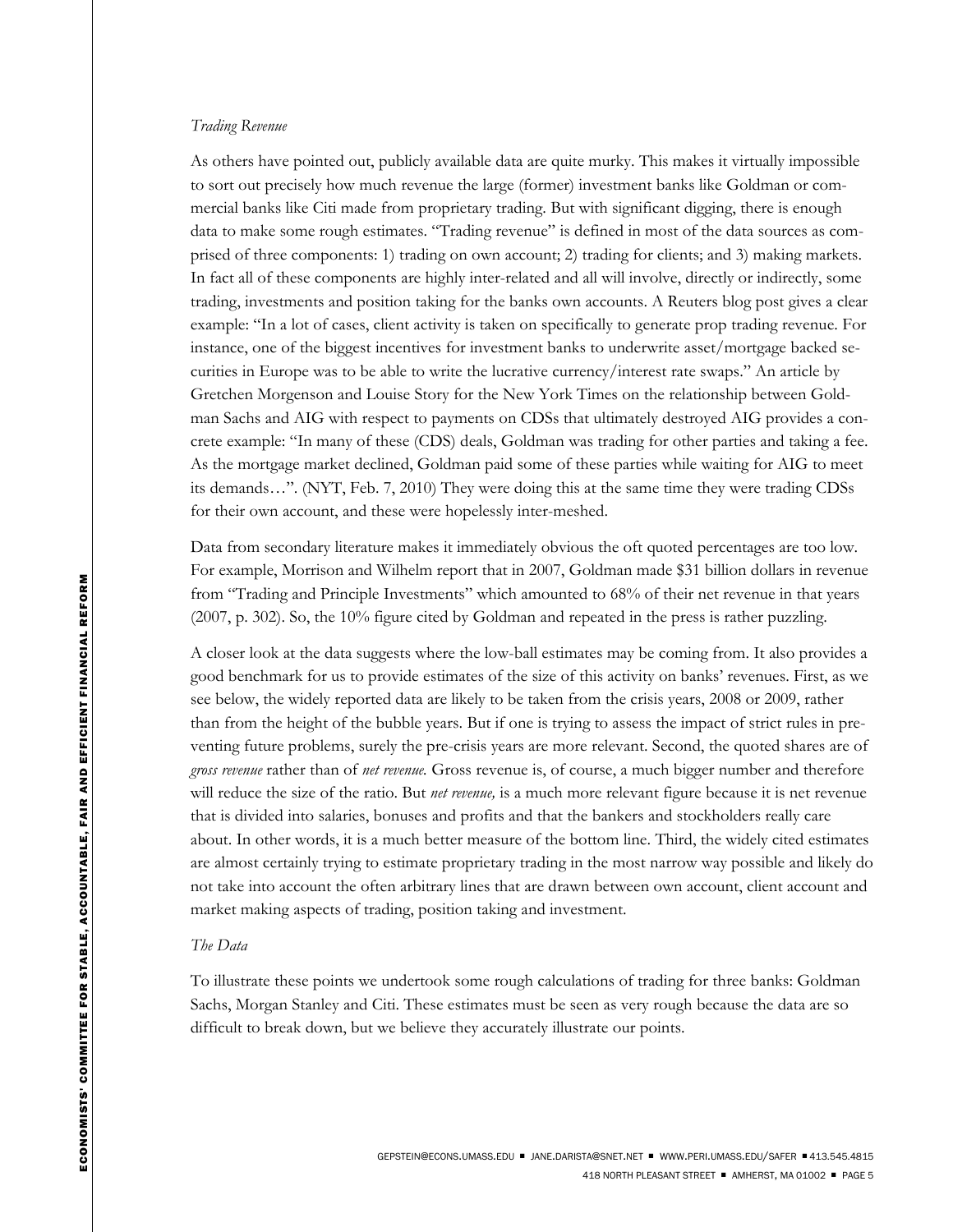# TRADING AS A SHARE OF TOTAL AND NET REVENUE FOR MORGAN STANLEY, GOLDMAN SACHS AND CITIGROUP

(rough estimates)\*

| millions of dollars, except %                      | 2006     | 2007       | 2008      |
|----------------------------------------------------|----------|------------|-----------|
| <b>Morgan Stanley</b>                              |          |            |           |
| principal transactions, including                  | 13.612   | 6.468      | 1.260     |
| trading                                            | 11,805   | 3.206      | 5.452     |
| investments                                        | 1,807    | 3.262      | $-4,192$  |
| total revenues                                     | 70.696   | 85.281     | 62.262    |
| net revenues                                       | 29,799   | 27,979     | 24,739    |
| principal transactions as a share of total revenue | 19.25%   | 7.58%      | 2.02%     |
| principal transactions as a share of net revenue   | 45.68%   | 23.12%     | $5.09\%$  |
| Goldman Sachs                                      |          |            |           |
| trading and principal investments                  | 24,027   | 29,714     | 8,095     |
| total revenues                                     | 69.353   | 87.968     | 53,579    |
| net revenues                                       | 37,665   | 45,987     | 22.222    |
| principal transactions as a share of total revenue | 34.64%   | 33.78%     | 15.11%    |
| principal transactions as a share of net revenue   | 63.79%   | 64.61%     | 36.43%    |
| Citigroup                                          |          |            |           |
| principal transactions                             | 7.990    | $-12,086$  | $-22.188$ |
| total revenues                                     | 142,010  | 154,546    | 105,756   |
| net revenue                                        | 86,327   | 78,495     | 52.793    |
| principal transactions as a share of total revenue | 5.63%    | $-7.82%$   | $-20.98%$ |
| principal transactions as a share of net revenue   | $9.26\%$ | $-15.40\%$ | $-42.03%$ |

*\*Note:* we are not claiming this is precisely proprietary trading; it is not possible, even in principle, to clearly distinguish between proprietary trading, market making, and client related trading. But the benchmark figure on MS for 2008 at 2% of gross revenue suggests that our data are in line with the estimates quoted in the press.

*Source:* Annual Reports and authors' calculations.

Consider, first, Morgan Stanley. The data show that in 2008, Morgan Stanley's trading and investment revenues were about 2% of total revenue as has been widely reported in the press. Note that we are not claiming this is precisely "proprietary trading" as defined narrowly. But the benchmark figure for Morgan Stanley in 2008, at 2% of gross revenue, as well as other estimates below, suggests that our data are in line with the estimates quoted in the press.

Now, note that this 2% figure is from 2008, the year the system crashed. But note that in 2006, at the height of the bubble, income as a share of total revenue was more than 19%.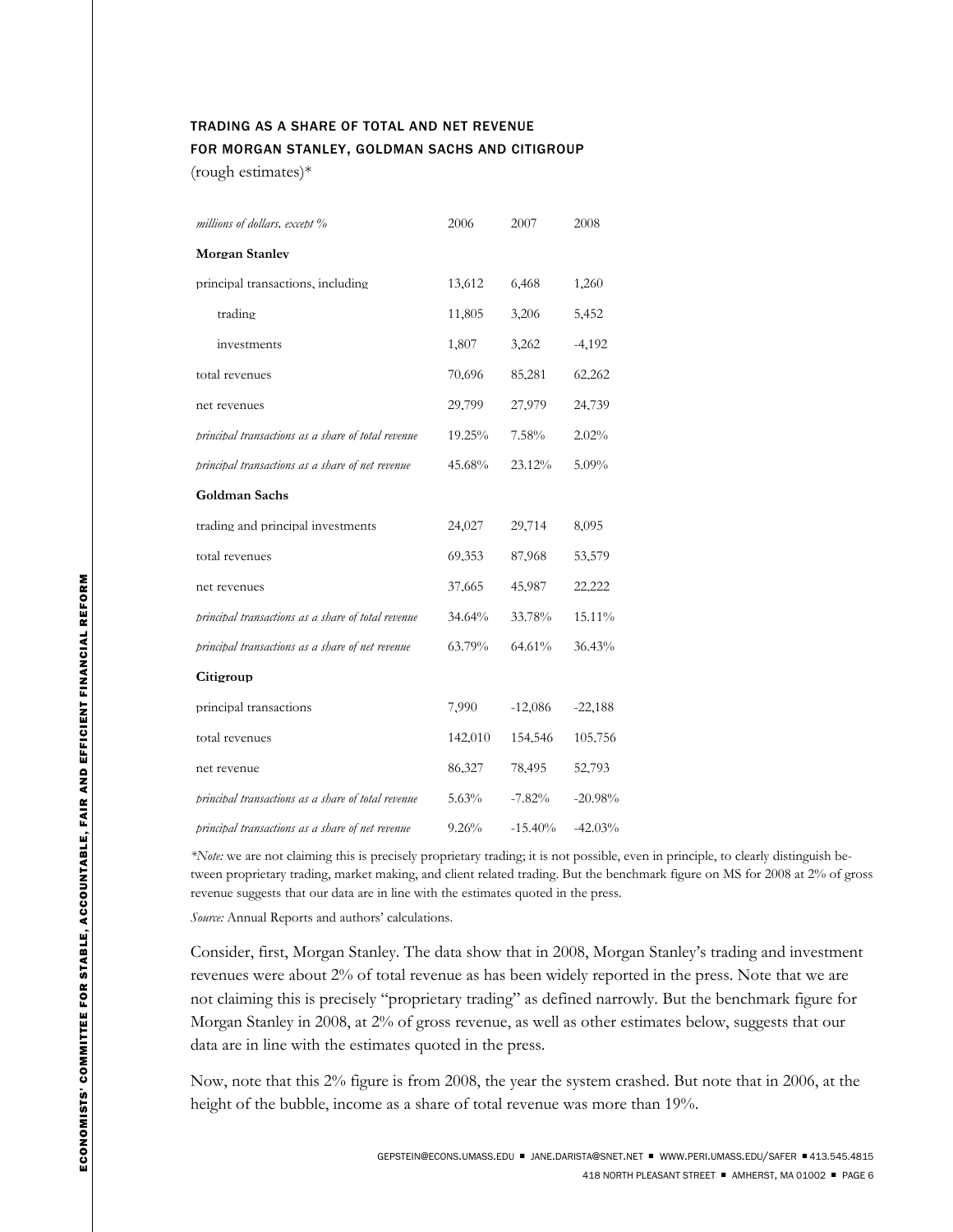The next point is that total or gross revenue is not the appropriate revenue figure to look at. It is important to distinguish between total revenue, which does not take into account interest expense, and net revenue, which nets these costs out. Profits for shareholders and bonuses for bankers come from net revenue, not gross revenue. This is the figure that the banks themselves really care about.[4](#page-6-0) The ratio of trading income as a share of *net revenue* was 5.1 % in the year of the crash, it was more than 45% at the height of the boom in 2006.

Morgan Stanley is interesting to consider further because there are data available broken down between investment income and trading income. Note that the big losses for Morgan Stanley in 2008 came from its investment accounts.

A similar overall story holds for Goldman Sachs. In 2008, trading income as a share of gross revenue was "tenish" percent as reported in the press by Goldman; more "precisely" according to our figures, it was about 15%. But if one goes back to the boom years of 2006, it was more than a third of the gross revenue, almost 35%. Furthermore, if one uses the superior measure, namely as a percentage of net revenue, trading income's share in 2008 was 36%, and in 2006 and 2007 was a whopping 64% or more.

For Citigroup, our numbers are even rougher than for Morgan Stanley and Goldman, but they are accutate enough to tell an interesting tale. Trading and investment revenue as a share of gross revenue in 2006, at the height of the bubble, was only about 5% of gross revenue, the number cited by many in the press. If one uses the more appropriate net revenue figure then this share jumps to over 9%.

Interestingly, if one looks at the contributions to Citi's revenue losses during the crash, according to these admittedly crude estimates trading and principle investments played a significant role. In 2008, for example, trading and principle investment losses amounted to 20% of gross revenue and over 40% of net revenue. If one counts these trading losses as a percentage of the declines of total and net revenue, these numbers become much higher. For example, between 2007 and 2008, Citigroup's total revenues fell by almost \$50 billion and net revenues fell by almost \$26 billion. In 2008, they lost \$22 billion which amounts to 44% of total revenue losses and more than 80% of net revenue losses. Contrary to the bankers and pundits that claim that "proprietary trading" did not cause the crisis, it is these losses which led to a tax payer bailout and which, in fact, constitutes what most of us mean by "the financial crisis."

### V. Conclusions

 $\overline{a}$ 

Trading, and proprietary investments, made a much bigger contribution to bank revenues (and losses) than bankers and the press have suggested. It is virtually impossible to distinguish proprietary trading and investments from market making and trading for clients, which often involve proprietary investments and position taking by the banks. Trying to make highly restrictive definitions of proprietary trading will make it very easy for banks to use accounting gimmicks to move investments, position taking and income to where it is not restricted by regulations. Hence, the Volcker Rule must utilize a broad definition of proprietary trading, investment and position taking if it is going to succeed.

<span id="page-6-0"></span><sup>4</sup> Profits are calculated from net revenue by deducting other costs.